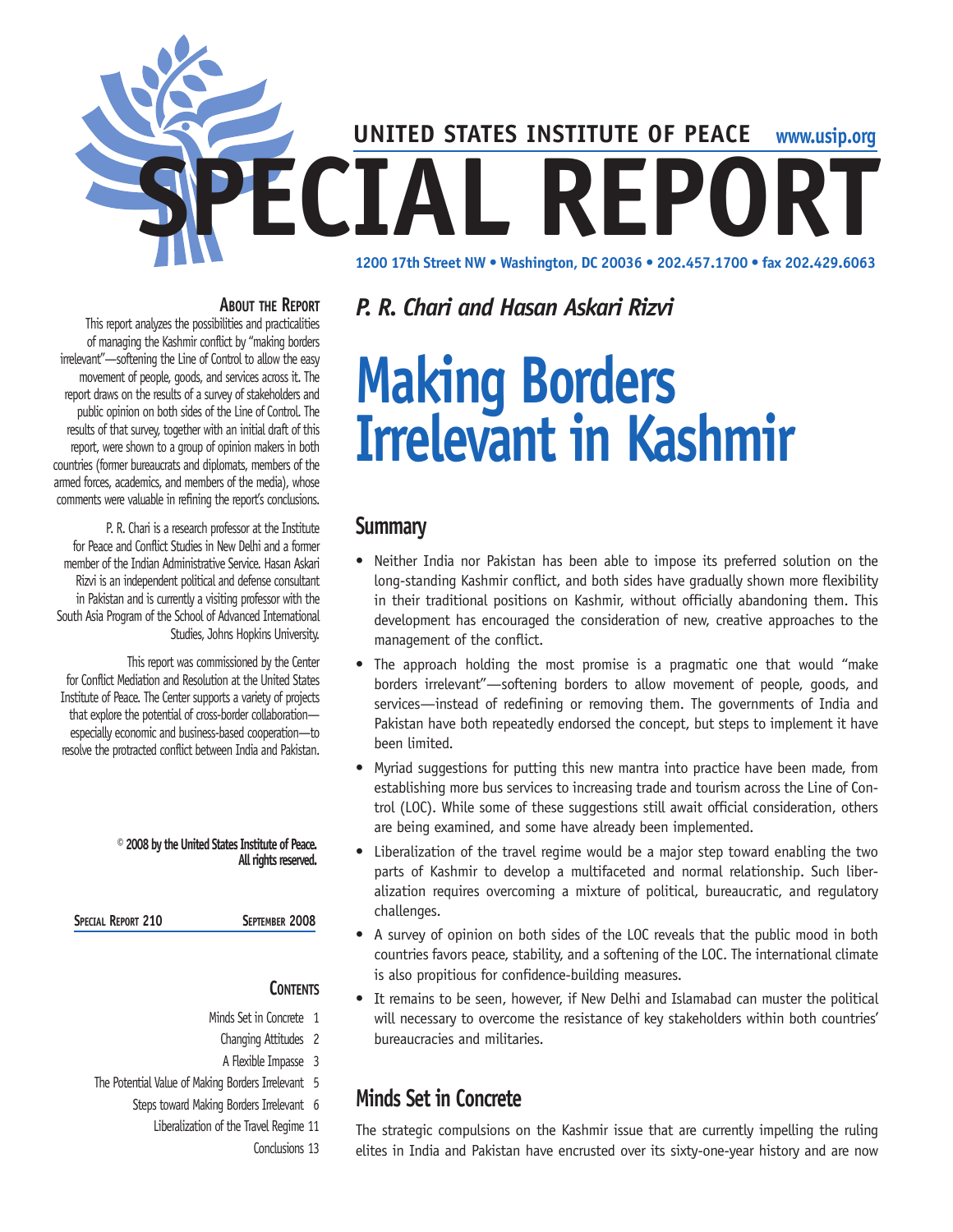## **About the Institute**

The United States Institute of Peace is an independent, nonpartisan institution established and funded by Congress. Its goals are to help prevent and resolve violent conflicts, promote post-conflict peacebuilding, and increase conflictmanagement tools, capacity, and intellectual capital worldwide. The Institute does this by empowering others with knowledge, skills, and resources, as well as by its direct involvement in conflict zones around the globe.

#### **Board of Directors**

**J. Robinson West** (Chair), Chairman, PFC Energy, Washington, D.C. • **María Otero** (Vice Chairman), President, ACCION International, Boston, Mass. • **Holly J. Burkhalter**, Vice President, Government Affairs, International Justice Mission, Washington, D.C. • **Anne H. Cahn**, Former Scholar in Residence, American University, Washington, D.C. • **Chester A. Crocker**, James R. Schlesinger Professor of Strategic Studies, School of Foreign Service, Georgetown University, Washington, D.C. • **Laurie S. Fulton**, Partner, Williams and Connolly, Washington, D.C. • **Charles Horner**, Senior Fellow, Hudson Institute, Washington, D.C. • **Kathleen Martinez**, Executive Director, World Institute on Disability • **George E. Moose**, Adjunct Professor of Practice, The George Washington University, Washington, D.C. • **Jeremy A. Rabkin**, Professor of Law, George Mason University, Fairfax, Va. • **Ron Silver**, Actor, Producer, Director, Primparous Productions, Inc. • **Judy Van Rest**, Executive Vice President, International Republican Institute, Washington, D.C.

#### *Members Ex Officio*

**David Kramer,** Assistant Secretary of the Bureau of Democracy, Human Rights, and Labor, Department of State • **Christopher "Ryan" Henry**, Principal Deputy Under Secretary for Policy, Department of Defense • **Richard H. Solomon**, President, United States Institute of Peace (nonvoting) • **Frances C. Wilson**, Lieutenant General, U.S. Marine Corps; President, National Defense University.

The views expressed in this report do not necessarily reflect the views of the United States Institute of Peace, which does not advocate specific policy positions.

To request permission to photocopy or reprint materials, e-mail: permissions@usip.org. deeply embedded in their psyches. In India, the ruling elite is adamant that the princely state of Jammu and Kashmir (J&K), having acceded to India in October 1947, has become an inalienable part of Indian territory and that Pakistan must vacate the territory it illegally occupies. Hence, the only dialogue India needs to hold with Pakistan is a discussion about the return of occupied territory. Further, India refuses to accept any form of thirdparty intervention to resolve the Kashmir dispute. India argues that the UN resolutions on Kashmir passed in 1948 and 1949 envisaging the holding of a plebiscite in J&K have become obsolete with the passage of time, and that several elections held in J&K over the past six decades make it clear that the local population accepts the Indian government and has no desire to join Pakistan.

Pakistan rejects the Indian argument that the UN resolutions have become redundant. Indeed, Pakistan's position on Kashmir has always been based on the strict implementation of the UN resolutions that call for holding a plebiscite in J&K to determine whether its people wish to join India or Pakistan.

Forgotten in this standoff are the Kashmiris living in J&K and Azad Jammu and Kashmir (AJK, the political entity on the Pakistani side of the LOC). In the past, the Kashmir dispute was viewed in purely bilateral terms and the aspirations of the Kashmiris were largely ignored, but there is now a growing appreciation of the fact that any solution to the Kashmir dispute must be acceptable to the local people. An additional complexity in J&K is the conviction among many people in two subregions of the state—Jammu and Ladakh—that the agenda for the peace process has been hijacked by the Muslims in the Kashmir Valley. Consequently, the Kashmir dispute becomes tri-cornered at two levels: India, Pakistan, and the Kashmiris on both sides of the LOC at one level; and the Valley, Jammu, and Ladakh at another level. The multifaceted nature of this conflict has complicated the quest to resolve it, requiring management of the regional, ethnic, and religious diversities in both parts of Kashmir.

Despite their repeated assertions of these conflicting claims and counterclaims, India and Pakistan have been unable to extend their respective claims across the LOC. Neither direct military action nor covert operations nor support for dissident movements has thus far succeeded. Each country, however, has invested too heavily in the struggle to accept the loss of its part of Kashmir, and both countries reject the idea of Kashmir becoming an independent state.

## **Changing Attitudes**

The Kashmir dispute has reached an impasse. Unable to impose their preferred solution, both India and Pakistan have become flexible regarding their traditional positions on Kashmir, without officially abandoning them. Subtle changes in their positions have stimulated creative ideas for managing the conflict. Several developments have contributed to this attitudinal shift, among them the end of the Cold War, the disintegration of the Soviet Union and the current resurgence of Russia, the rise of China and its support for the peace process between India and Pakistan, the spread of globalization and its implications for international security, internal economic pressures, the nuclear tests conducted by India and Pakistan in May 1998 that consolidated a nuclear deterrent relationship, and the U.S. global response to the attacks of September 11, 2001.

The last two of these developments have led India and Pakistan to realize that a military victory over the other is not possible. The acquisition of nuclear weapons has highlighted the grave risks of trying to alter the status quo by military means, as illustrated during the Kargil conflict of 1999 and the 2001–02 border confrontation. During the Kargil conflict neither country could extend its theater of operations because of fears that the conflict might become nuclearized. For similar reasons, India was deterred from attacking Pakistan during the border confrontation in 2001–02. Pakistan has also realized the dangerous implications of supporting militancy; it was Pakistani-backed militants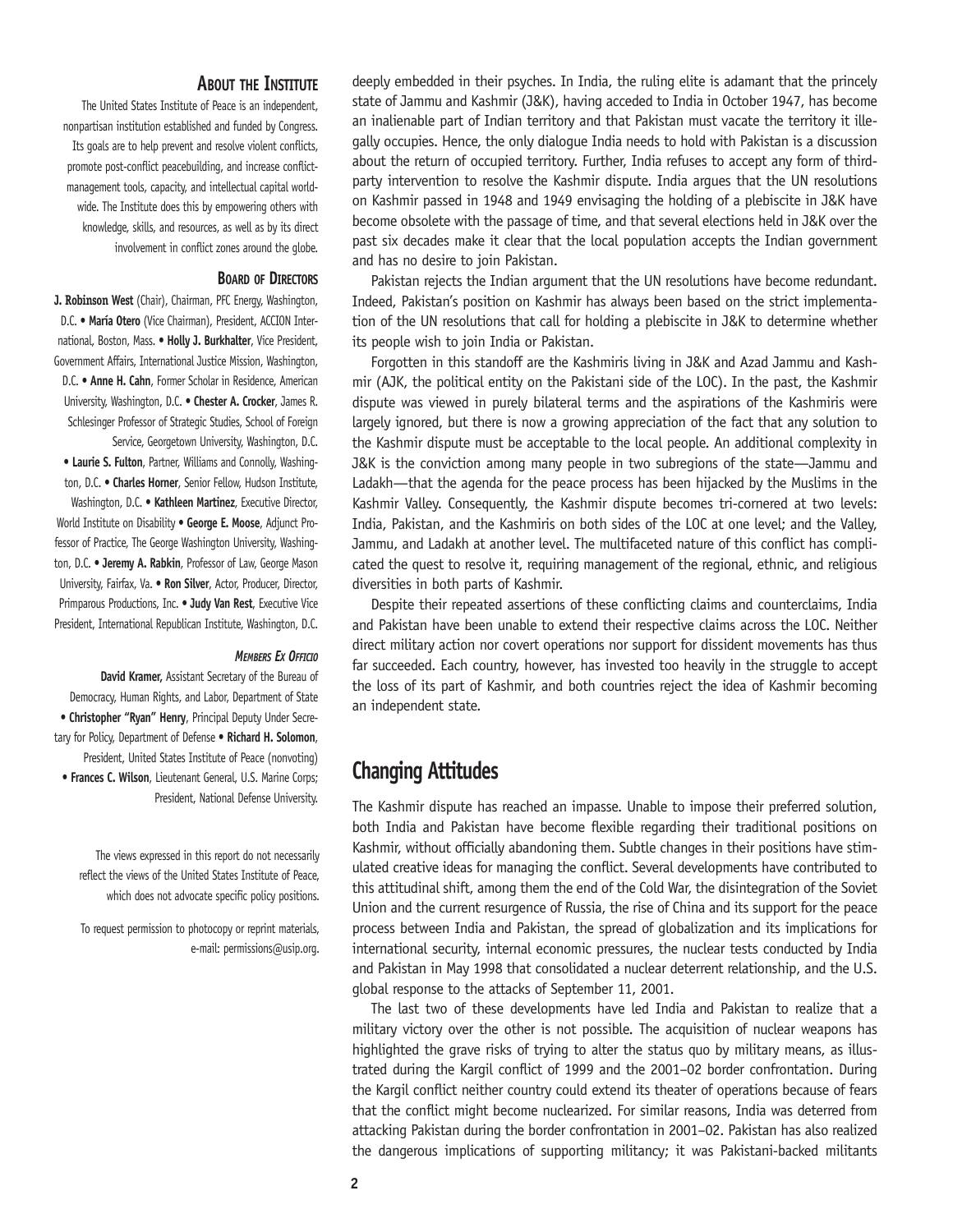who attacked the Indian Parliament on December 13, 2001, triggering the border confrontation. Pakistan's readiness to support militancy has also diminished since Pakistan itself has become the target of Islamic jihadists and has experienced terrorist attacks throughout the country.

The U.S. global war on terrorism has also increased the cost for Pakistan of indulging in provocative behavior. The terrorist attacks in New York and Washington, D.C., on September 11, 2001, created a global consensus for controlling transnational terrorism, especially Islamic militants and jihadi groups. Pakistan has since found it difficult to support the jihadi Islamic groups in J&K. Furthermore, the passage of a 2007 law in the United States has linked American military and economic assistance to Pakistan to its performance in stopping cross-border terrorism. The United States has now established a physical presence in Pakistan to pursue its "war on terror" in Afghanistan, which inhibits hostilities being initiated by either India or Pakistan. Any attempt by either country to improve its ground situation in Kashmir would be frowned upon by the international community and might prompt economic repercussions, as occurred during the 2001–02 border confrontation crisis when "travel advisories" were issued by the United States and several other developed countries, discouraging their citizens from visiting India.

Given that a major conventional conflict is dangerous, a nuclear conflict is unthinkable, and any forcible alteration of status quo would be unacceptable to the international community, both India and Pakistan have realized that they have no alternative but to enter into a peace process. India has discarded its traditional stand that the whole of Kashmir belongs to India and has shown signs of departing from its stated policy of negotiating with Pakistan only after cross-border terrorism ceases. Further, India's longstanding policy of shunning international mediation and insisting on strict bilateralism in its dealings with Pakistan has been diluted considerably. On Pakistan's part, former President Pervez Musharraf abandoned his country's traditional position of insisting on implementing the UN resolutions on Kashmir. The new government in Pakistan has declared that it wishes to take the peace process forward. Indeed, Asif Zardari, cochairman of the Pakistan People's Party, even suggested freezing the Kashmir issue, although he later had to backtrack on that proposal.

This transformation in India-Pakistan relations can be traced back to Prime Minister Atal Bihari Vajpayee's statement in the symbolically significant venue of Srinagar the summer capital of J&K—on April 18, 2003, extending a "hand of friendship" to Pakistan.<sup>1</sup> A cease-fire along the LOC was suggested by Pakistan's prime minister, Zafarullah Khan Jamali, in November 2003. India accepted his offer and suggested its extension to Siachen, an undemarcated region north of but adjacent to the LOC. On November 26, the cease-fire went into effect, greatly improving the safety of people living along the border. The resulting peace process, though slow, has made steady progress, with significant improvements occurring in cross-border communications and the movement of people and goods.

## **A Flexible Impasse**

The peace process and changing attitudes have produced greater transparency in negotiations for a solution to the Kashmir problem. There is a new realization that peace and stability are essential for both countries to attain their full political and economic stature and that, conversely, tensions and instabilities will retard their growth, resulting in their internal security situation deteriorating and spilling across borders.

Both countries agree that independence for Kashmir is not an acceptable option, although they also agree that the Kashmiris should be included within the peace process and assured a measure of self-rule within the present borders of the two countries, and that these borders should be made more permeable. Appreciation has grown of the role that multiple dialogues can play in animating the peace process and of the need to reach

*Both countries agree that independence for Kashmir is not an acceptable option, although they also agree that the Kashmiris should be included within the peace process.*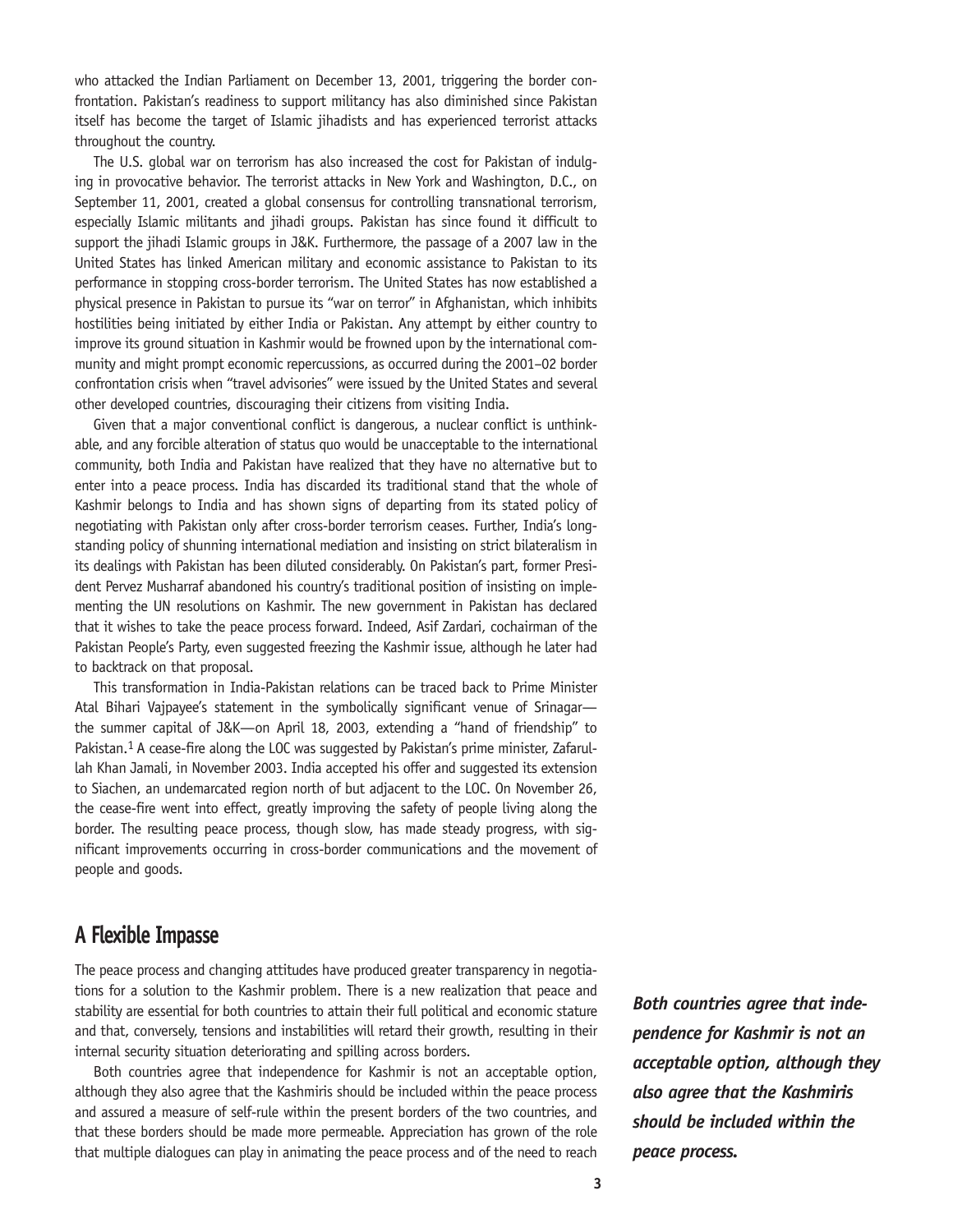an agreement on the Kashmir dispute that is acceptable to India, Pakistan, and the Kashmiris. These negotiations must address the differences between New Delhi and Islamabad, New Delhi and Srinagar, Islamabad and Muzaffarabad (the capital of AJK), and, finally, Srinagar and Muzaffarabad. Both India and Pakistan have a greater sympathy now toward the human dimensions of the issue. A new recognition has also accrued about permitting freer movement of people across the LOC, including members of the media and political leaders from both sides.

As part of this study, a survey was conducted on both sides of the LOC to elicit the opinions of various interested groups—including businessmen, members of the media, academics, former government servants, and the public at large—regarding their attitudes toward the peace process, their understanding of the concept of "making borders irrelevant," and their thoughts on what could be done to advance that process. On the Indian side, the survey was conducted in the summer and the fall of 2007 in twelve towns in J&K, with twenty-five respondents in each town being chosen at random from among the local population. Budgetary and time constraints dictated a smaller sample in Pakistan, where the survey was conducted in the districts of Mirpur, Muzaffarabad, and Rawalakot in AJK among some fifty respondents, including local people, refugees (post-Partition and immigrants after 1990), members of divided families, and those living close to the LOC.

Similar questions were asked on both sides of the border by interviewers who had no contact with one another. Remarkably, the answers obtained were very similar. The most significant finding is that the public mood among Kashmiris on both sides of the border favors peace and stability. Reflective of a widespread fatigue with mutual tensions and persistent instabilities—and of cynicism regarding officially inspired negative propaganda—there is a popular desire to normalize relations. This sentiment has manifested itself in the public's level of enthusiasm for visiting the other country. Tourist traffic, as well as other kinds of traffic, across the border is growing rapidly, and would dramatically increase if the visa regime was made less restrictive and travel schedules were made less onerous.

A plethora of Track-II initiatives have strengthened the official peace process. Regular meetings between officials involved in the Track-I process have also created an atmosphere favorable to normalizing bilateral relations. Thanks in part to back-channel diplomacy conducted by interlocutors designated by both countries, a serious commitment to the peace process can now be found at the very highest political levels in both Pakistan and India, despite some reservations within their bureaucracies.

At the same time, any resolution of the Kashmir dispute will have to acknowledge and overcome a number of serious constraints on the peacemaking process. Easily recognizable constituencies in India and Pakistan have a vested interest in continuing the Kashmir dispute, seeing dangers to their personal and institutional interests should the dispute be resolved. For instance, elements within both countries' civil and military bureaucracies, especially within their intelligence agencies, know that their centrality in the decisionmaking process would diminish if Kashmir dropped off the national security agenda. In addition, large sections of the strategic elite (made up of serving and retired civilian and military officials, intelligence officers, concerned media persons, academics, and politicians with special interests in security matters) argue that the time is not yet ripe for the peace process to proceed fruitfully. Their negative belief is sustained by the parlous state of domestic politics in India and Pakistan, which constitutes the greatest challenge to peacemaking. Any individual or party pleading for a deepening of the peace process is likely to be attacked for "selling out" the national interest. In India, fundamentalist and hard-line Hindu groups and right-wing parties are opposed to any political accommodation with Pakistan and to any flexibility in India's traditional position on Kashmir. A similar situation exists in Pakistan, where hard-line Islamic parties, militant Islamic groups, and major right-wing political groups are critical of the peace process and want the government to revert to its earlier insistence on implementing the UN resolutions on Kashmir.

*Easily recognizable constituencies in India and Pakistan have a vested interest in continuing the Kashmir dispute.*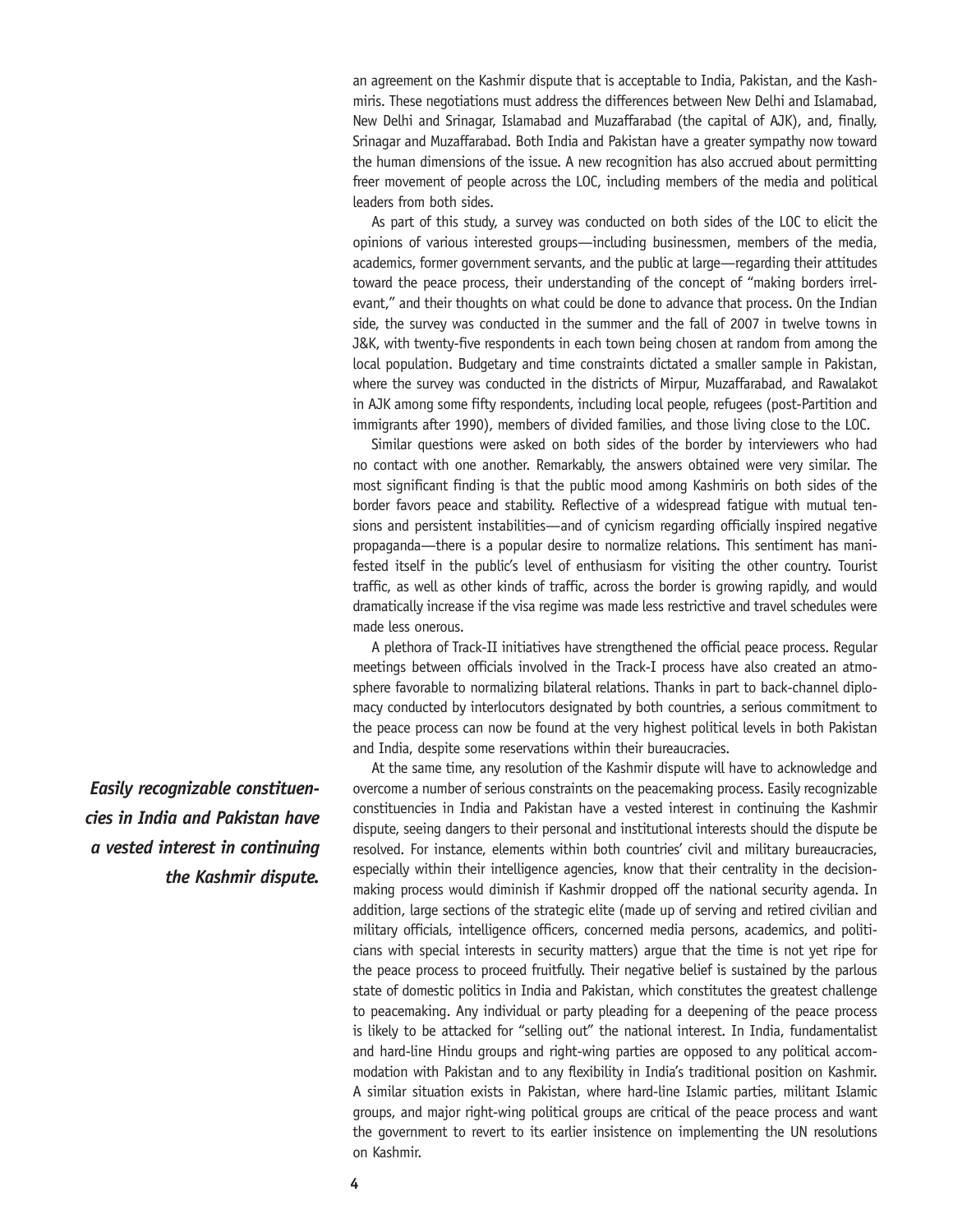Any discussion of the options for addressing the Kashmir dispute must appreciate the importance Kashmiris place on preserving their Kashmiri identity and Kashmiriyat-based culture, which is an amalgam of a distinct language (Kashmiri), a secular polity, and a cross-cultural character that includes elements of Islam, Buddhism, and Hinduism. Kashmiriyat has greatly eroded over the last three decades due to increased Islamic orthodoxy and militancy. The human aspects of the Kashmir dispute must also be factored into devising any solution to this problem. Most people in the Kashmir Valley (83 percent according to the survey conducted) support the peace process as a good beginning, but are skeptical about its outcome, believing that the peace process is meaningless if it remains bilateral and excludes them.

These various constraints have stymied the adoption of a number of possible solutions to the Kashmir dispute. The governments of India and Pakistan, academics, and others interested in the welfare of the people of Kashmir have explored options ranging from total or partial independence to autonomy, referendum, partition, and even the maintenance of the status quo. None of these comprehensive solutions has been supported by any consensus of public opinion, which strengthens the case for reducing tensions by measures that both sides can accept—measures such as making the existing borders permeable and irrelevant.

## **The Potential Value of Making Borders Irrelevant**

The strategy of making borders irrelevant by "softening" borders is a compromise between the elimination of the LOC and its conversion into an international border. Under this approach, the LOC would be retained as a dividing line but softened by allowing the easy movement of people, goods, and services across it. Important steps were taken by India and Pakistan in 2005 and 2006 to effect this cross-LOC interaction, and these steps could be expanded to enable the parties to manage the Kashmir conflict without having to agree to a final settlement.

These steps would address the major concerns of the parties involved and would be in accordance with the basic policy parameters laid down by the two countries. The Indian government has repeatedly argued that borders cannot be changed, while Pakistan refuses to accept the LOC as an international border. The softening of the LOC would thus satisfy Indian demands that there be no territorial exchange and no legal alteration of the border. Another advantage from the Indian government's perspective is that making the LOC irrelevant skirts the dangers of encouraging other states in the Indian Union to demand greater autonomy or self-rule. Were Kashmir to be granted greater autonomy or self-rule, similar demands could be voiced by other states in the Union, which would need to be conceded on grounds of equity. The Union government has been wary of loosening its political, economic, and administrative control over the states and altering the balance of power within India's federal structure, lest it release centrifugal forces in the country.

In Pakistan, any solution premised on the permanent division of Kashmir is anathema to the military, as well as to the major political parties. Therefore, the Pakistani government and the military are unwilling to accept any solution that converts the LOC into an international border. However, conscious that neither India nor Pakistan can gain control over the whole of Kashmir by either war or diplomacy, Pakistani officials favor the idea of making the LOC irrelevant. Incidentally, no group in Pakistan opposed the launching in 2005 of the Muzaffarabad-Srinagar bus service (discussed below), and similar steps would be acceptable to the Pakistani government, which is already seeking to build support for a "pragmatic" solution to the Kashmir dispute. On August 15, 2007, Pakistan's foreign minister, Khurshid Mahmood Kasuri, said in an interview that any solution to the Kashmir problem cannot be "ideal" for the concerned parties, but that both parties will have to make concessions to resolve the problem. He added,

*The LOC would be retained as a dividing line but softened by allowing the easy movement of people, goods, and services across it.*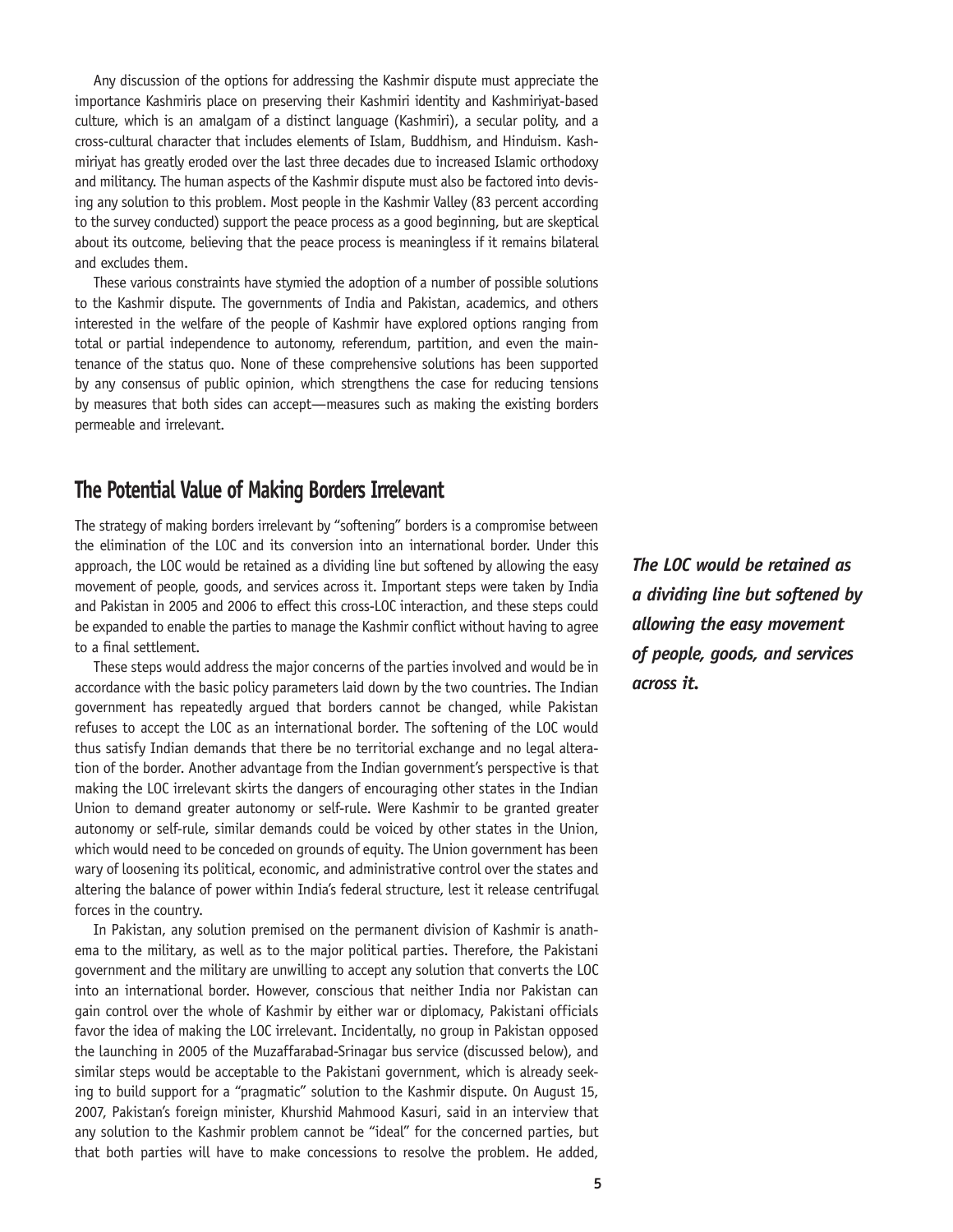"Ultimately a solution to Kashmir will be one that is not the best perceived either by a majority of Indians, a majority of Pakistanis or a majority of Kashmiris."2

Within Kashmir itself, the proposal to make borders irrelevant means different things to different people. Some understand it to mean that different parts of Kashmir will be united, other interpret it to mean that they will be allowed to travel and trade freely, and still others believe that making borders irrelevant will permit greater cultural exchanges. These differences in understanding are not important to a resolution of the Kashmir problem. What is significant is that the proposal accommodates the immense ethnopolitical diversity and incipient fissiparous trends within the region.

The value of peace has been underlined since the devastating earthquake of October 2005; as Kashmiris have come to realize, if efforts to rehabilitate and reconstruct the damaged areas are to proceed smoothly, peace needs to prevail. More generally, most Kashmiris believe that increased movement across the LOC would not only bring relief to divided families but would also revive the area's economy and help people in the two parts of Kashmir to understand one another and evolve a common position on a possible solution to the dispute. The Kashmiri intelligentsia remains convinced, however, that neither India nor Pakistan will ever agree to the unification of the state except on its own terms (terms that the other country will inevitably reject) and that the idea of making borders irrelevant is thus the best available option.

According to the survey, most Kashmiris believe that "vested interests" (i.e., the armed forces and intelligence organizations) oppose the idea of making borders irrelevant because they will lose their relevance and budgets if the peace process succeeds. The Union government and the J&K government are also seen as stumbling blocks, being slow to make decisions and insincere in their commitment to the peace process. A small section of the public believes that free and increased movement across the LOC would generate new and unpredictable dynamics with the potential to embarrass both national governments, and might even lead to the development of a new Kashmiri consciousness, which would be unwelcome to Islamabad and New Delhi.

Several constituencies in Kashmir have a vital interest in seeing the borders between the two Kashmirs reopened. The most numerous of these groups are the divided families, especially poor families, who, when the border remained closed, had to travel long distances by circuitous routes to meet their relatives. Conversations with local people suggest that divided families constitute more than 60 percent of the total population in AJK. Although they do not have any influence over the policies of their respective governments, divided families do enjoy widespread support within civil society at regional and national levels.

The strongest support for the idea of soft borders is found within the business communities, in particular within the manufacturing, horticultural, and tourism industries throughout Kashmir. The business community believes that movement of goods across a divided territory is a natural corollary to the movement of divided families.

If trans-LOC arrangements are negotiated to the satisfaction of the two countries and offer tangible benefits to people in both parts of Kashmir, these measures will gain popular support. Much depends on what arrangements are negotiated and how swiftly they are implemented.

## **Steps toward Making Borders Irrelevant**

A wide range of measures have been proposed to promote interactions across the LOC and enable the two parts of Kashmir to develop a multifaceted relationship. Some of these measures are already being implemented. Others are in various stages of negotiation or implementation. Still others remain just proposals for now, being seen as impractical or too far-reaching by one or both governments. In essence, they all emphasize a peopleoriented approach while highlighting the need for freer movement of people and trade

*Conversations with local people suggest that divided families constitute more than 60 percent of the total population in AJK.*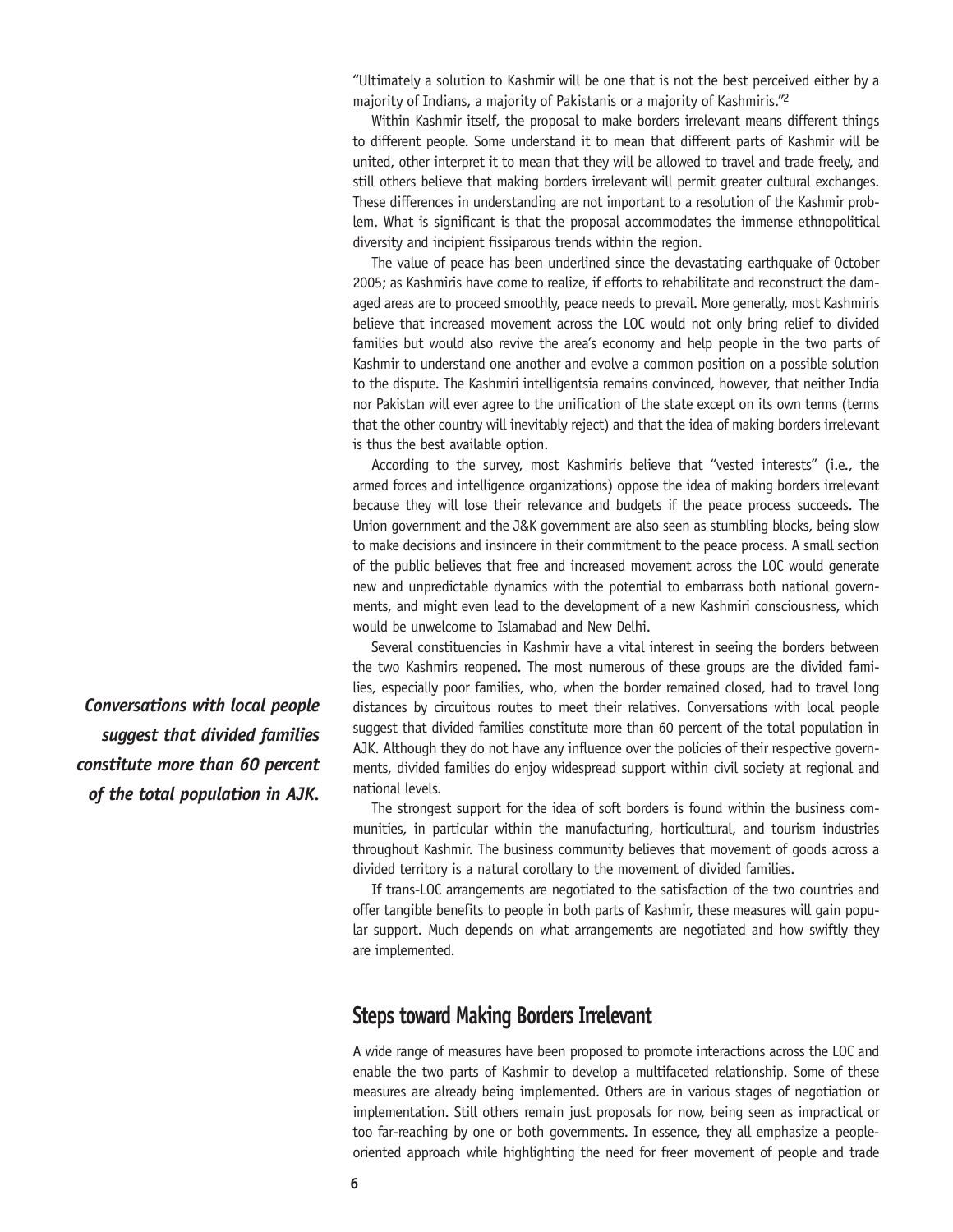across both sides of Kashmir, instead of continuing the quest for an elusive territorial solution to the Kashmir problem.

Measures with the potential to make borders irrelevant can be classified into four broad categories:

- promoting people-to-people contact
- increasing trade and commerce across the LOC
- encouraging humanitarian aid and development
- improving governance, including security administration

Each of these four categories is discussed below. In each case, the discussion covers steps already taken, steps proposed, difficulties in implementing specific measures, and possible solutions to those difficulties. Thereafter, this report takes an in-depth look at one particular measure, liberalization of the travel regime—an issue critical to both crossborder, people-to-people contacts and trade—and explores the regulatory, bureaucratic, and political changes that need to be made to allow liberalization to proceed.

#### *People-to-People Contact*

People-to-people contact can be enhanced by facilitating cross-border mobility and by creating and strengthening civil society linkages.

#### **Facilitating Cross-Border Mobility**

**Crossing Points:** India and Pakistan decided to ease interaction across the LOC after the earthquake in Kashmir on October 8, 2005; the AJK part was hit very hard, and several districts in the Northwest Frontier Province were also affected. On October 29 the two countries agreed to open five new crossings on the LOC to expedite relief operations and reunite divided families. These five foot-crossings were Nauseri-Tithwal, Chokothi-Uri, Hajipur-Uri, Rawalakot-Poonch, and Tattapani-Mendhar. When the first crossing point, Rawalakot-Poonch, was opened on November 7 to allow the exchange of earthquake relief goods, several hundred Kashmiris on the Pakistani side surged toward the LOC in their eagerness, saying they wanted to go to the other side to meet their relations, although they had not completed the necessary travel formalities and had to be restrained by force.

**Bus Services:** The most significant step toward increasing cross-border mobility has been the reestablishment of bus services between J&K and AJK. In April 2005, the Srinagar-Muzaffarabad road was opened and the bus service along it (which had been suspended since 1965) restored. This service was disrupted by damage to the road caused by the October 2005 earthquake, but after some months the service was restored. In January 2006, India and Pakistan agreed to start another bus service, linking Poonch and Rawalakot. Official Indian statistics show that almost three thousand passengers traveled on the Srinagar-Muzaffarabad bus service between April 2005 and the end of 2006. The Poonch-Rawalakot bus service, which started in June 2006, carried fourteen hundred in the second half of 2006.3

The two bus services are very important confidence-building measures. However, passengers have to go through a cumbersome procedure to get permission from both governments to cross the LOC, which discourages many people from traveling. The federal intelligence agencies need to verify visa applications, which leads to delays. Furthermore, only those applicants with close relatives on the other side are allowed to travel. There is also an absolute prohibition on officials from Pakistan traveling across the border into J&K. Consequently, only a limited number of people from both sides have benefited from the new bus services.

*The most significant step toward increasing cross-border mobility has been the reestablishment of bus services.*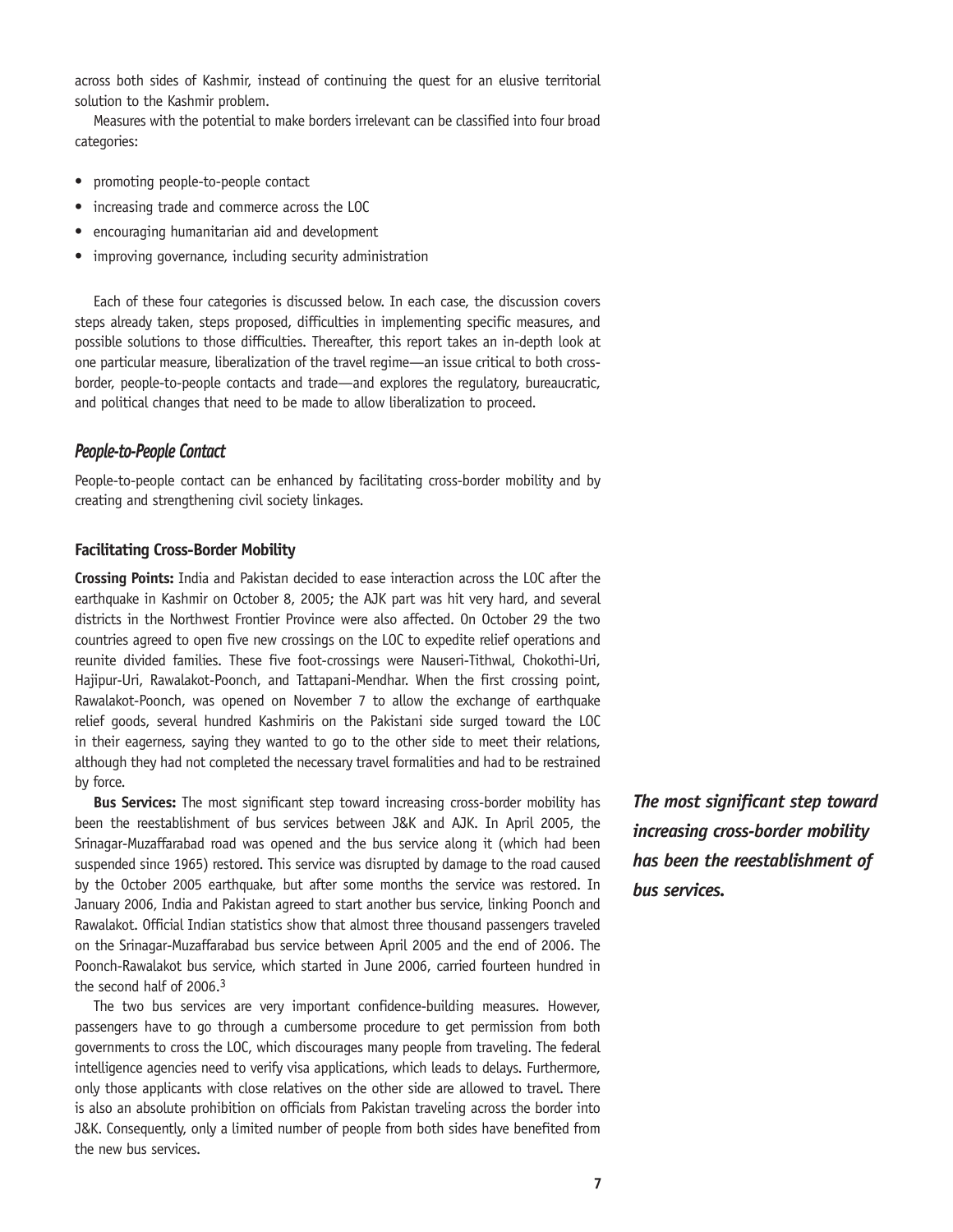Demands for simplifying the visa procedures (for instance, by letting the local state governments handle the granting of visas) have not yet been accepted by the two national governments.

**Road Links:** Calls have come from several quarters for more roads to be opened and more bus services established across the LOC. In its report issued in January 2007, the Working Group on Strengthening Relations across the Line of Control (established in May 2006 by New Delhi as one of five working groups tasked with exploring particular issues relating to J&K) identifies seven roads that could be opened to cross-border traffic: Kargil-Skardu, Jammu-Sialkot, Turtuk-Khapulu, Chamb-Jaurian-Mirpur, Gurez-Astore-Gilgit, Tithwal-Chilhan, and Jhangar (Nowshera)-Mirpur-Kotli.<sup>4</sup> "Kashmir: Present Situation and Future Prospects," the 2007 report by Baroness Emma Nicholson, the European Union's rapporteur on Kashmir, draws attention to the value of linking Ladakh with the Northern Areas in Pakistan, a step that could erode the aspirations for separatism in this subregion.<sup>5</sup> A more radical suggestion is to open the Karakoram highway to trade and travel from the Ladakh region in J&K. Several of these new road openings are being negotiated by the two governments. The roads do not presently carry enough traffic to make commercial bus services viable, but their opening would allow people to move across the LOC by private transport and might eventually generate enough traffic to permit commercial bus services.

Proposals to improve cross-LOC travel have been criticized on the grounds that the number of travelers along the Srinagar-Muzaffarabad road has dwindled considerably since it was opened in April 2005. While it is true that the initial enthusiasm to use the road has declined, it should be noted that some travelers now prefer to take the subsequently opened Poonch-Rawalakot road. Moreover, the symbolic significance—indeed mystique of the Srinagar-Muzaffarabad road should not be underplayed. Its opening initiated the process of restoring communications between AJK and J&K. It has given concrete shape to the "peace dividend," which has influenced other aspects of India-Pakistan relations. It has also created a psychological sense of space in the Valley, because travel from the Valley to other parts of J&K is seriously limited by the unavailability of roads and adverse weather conditions for much of the year.

**Pilgrimage Routes:** A radical suggestion has been made to open the Leh-Xinjiang road across the LOC, which would provide an alternative route for the Kailash-Mansarovar *yatra* (pilgrimage) undertaken by Hindus from India to Tibet. This idea highlights the possibility of cross-LOC traffic being extended not just to major cities in India and Pakistan but also to Afghanistan, Central Asia, and Tibet, thereby restoring the freedom of travel that prevailed before Partition and had existed since historical times.

**Rail Links:** The establishment of rail links between Jammu and Sialkot, and between Srinagar and Muzaffarabad (and from there onward to Abbotabad and Rawalpindi), would be welcomed by people on both sides of the LOC and give a great impetus to the peace process.

#### **Creating and Strengthening Civil Society Linkages**

**Contacts between Interest Groups:** Contacts between special interest and professional groups need to be encouraged so that Kashmiris can participate in the search for peace. The Working Group Report has recommended exchanges between students and faculty from universities on both sides of the LOC, as well as exchanges of journalists and lawyers. Other groups that could profit from exchanges include professional groups concerned with public health and disaster management.

**Joint University:** A multicampus university could be established that straddles the LOC. Initially, two campuses could be situated in Muzaffarabad and Srinagar, with other campuses established subsequently in other cities on both sides of the LOC. This would facilitate the exchange of teachers and students. According to the survey conducted for this study, the academic community strongly supports cross-border schooling and employment initiatives.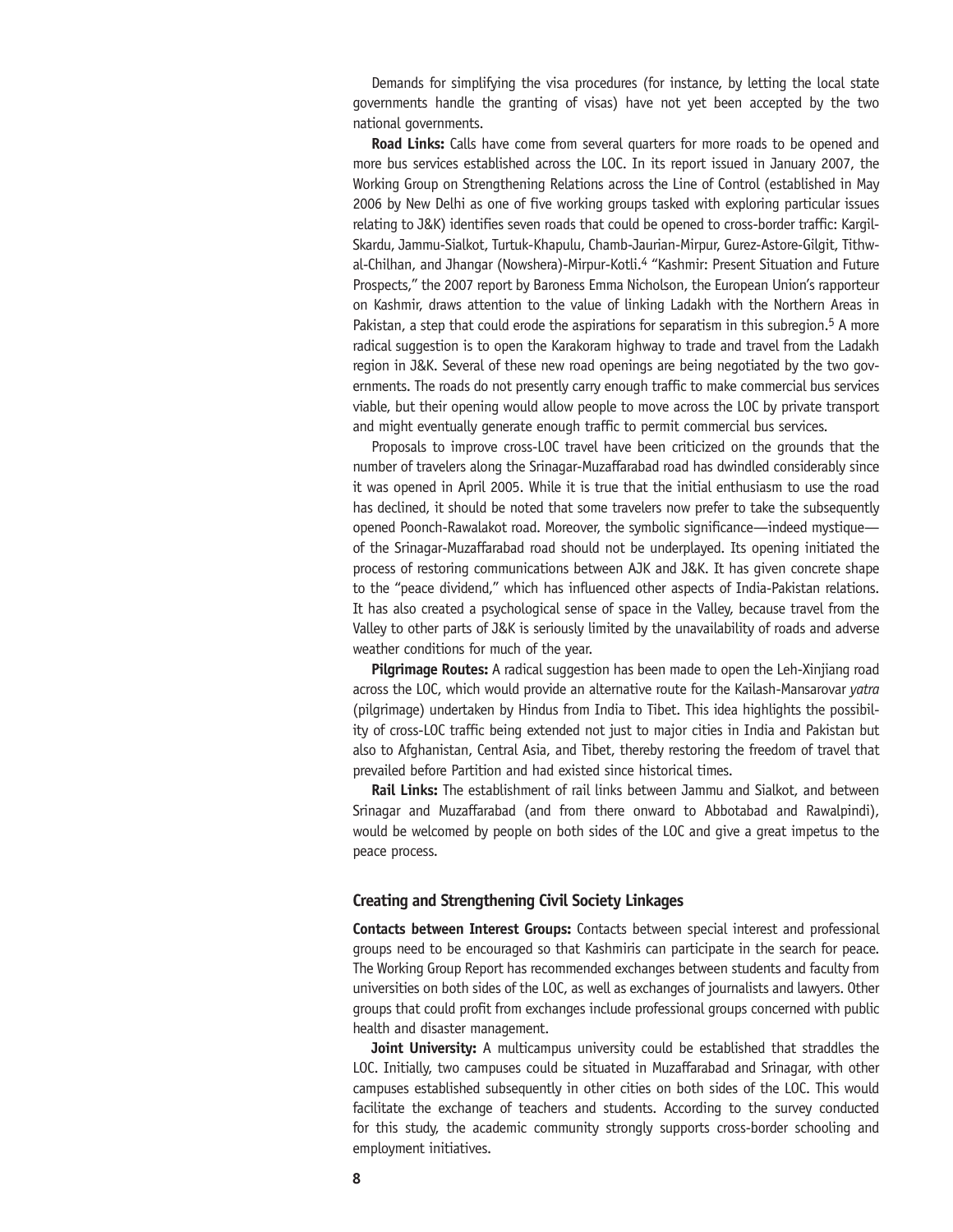**Telephonic Communications:** The restoration of telephone landlines that were cut in 1965 and an expansion of mobile telephone services across the LOC should be considered. People in J&K are not allowed to make direct telephone calls across the LOC—yet this prohibition makes little sense, for calls can of course be made via mobile phones and satellite-linked communications. The government of India is reconsidering this ban but the Indian security forces want to maintain it, purportedly to impede cross-border terrorism.

**Electronic Communications:** Enhanced access to the Internet on both sides of the LOC would greatly stimulate contact between people on both sides of the border, allowing them to exchange e-mail, post and respond to blogs, and stay abreast of developing news stories. Internet access would also allow journalists for electronic and print media to develop closer cross-border contacts with one another. Television programs broadcast from one side of the LOC can usually be watched on the other side, and some attract large audiences, reflecting the common culture of the people on both sides of the LOC.

## *Trade and Commerce*

Trade between the two parts of Kashmir is only a fraction of what it could be if both tariff and nontariff barriers were removed. Currently, the bulk of trade between India and Pakistan trade occurs via third-party transfers and smuggling, leading to corruption and the loss of customs revenue. The reestablishment of pre-Partition patterns of trade and commerce, especially between the two parts of Kashmir, would greatly assist the improvement of mutual relations. It would also spur economic recovery from the October earthquake, and could help to reduce militancy, which is largely fueled by unemployment.

Horticultural products, handicraft items, and dry fruits are the goods that were traditionally exported from J&K to markets in Pakistan's Punjab province. Some newer and nontraditional items, such as cement and construction materials, are available at cheaper prices in J&K and would find a strong market in AJK, where reconstruction efforts after the 2005 earthquake are still under way. Open and free trade between J&K and AJK would greatly benefit people on both sides of the LOC, especially the business and trading community in Pakistan border districts such as Sialkot and Gujrat. At present, large-scale trade in world-famous Kashmiri products such as shawls, wood carvings, carpets, and embroidery is being conducted illegally, through third-country sources and smuggling.

The respondents to our survey, while strongly advocating the case for trade, were keen to point out the comparative advantage of establishing direct trade links between J&K and Pakistan through AJK. They argue that a truck takes about thirty-six hours to reach Delhi from Srinagar but only eight to ten hours to reach Islamabad, and thus Islamabad offers a very attractive market for Kashmiri products.

One must be careful not to exaggerate the prospects for cross-border trade. Hopes of creating a substantial demand for Kashmiri products will be realized only if road communications are extended deeper into India and Pakistan. One truckload of apples from the Kashmir Valley, for instance, could flood the markets in Muzaffarabad for a week; hence the apple trade in the Valley can flourish only if it is allowed to exploit the lucrative markets located farther within Pakistan.

In March 2008, Jairam Ramesh, the Union minister for commerce in India, announced that cross-LOC trade would begin in ninety days. The issue was discussed by the foreign secretaries of India and Pakistan in May 2008, and a decision in principle was taken to proceed further; however, technical issues regarding the kinds and amounts of goods to be traded remain to be negotiated.

**Border Trade and Inspections:** The possibility of border trade being permitted at the five crossing points opened for earthquake relief is worth exploring for the convenience of people living on both sides of the LOC. The roads that lead to these crossing points could be upgraded to permit truck traffic, assuming that such traffic is found to be commercially viable and official fears about smuggling can be overcome. Administrative arrangements for unloading and checking goods at border posts need improvement. The possibility of *Large-scale trade in world-famous Kashmiri products is being conducted illegally, through thirdcountry sources and smuggling.*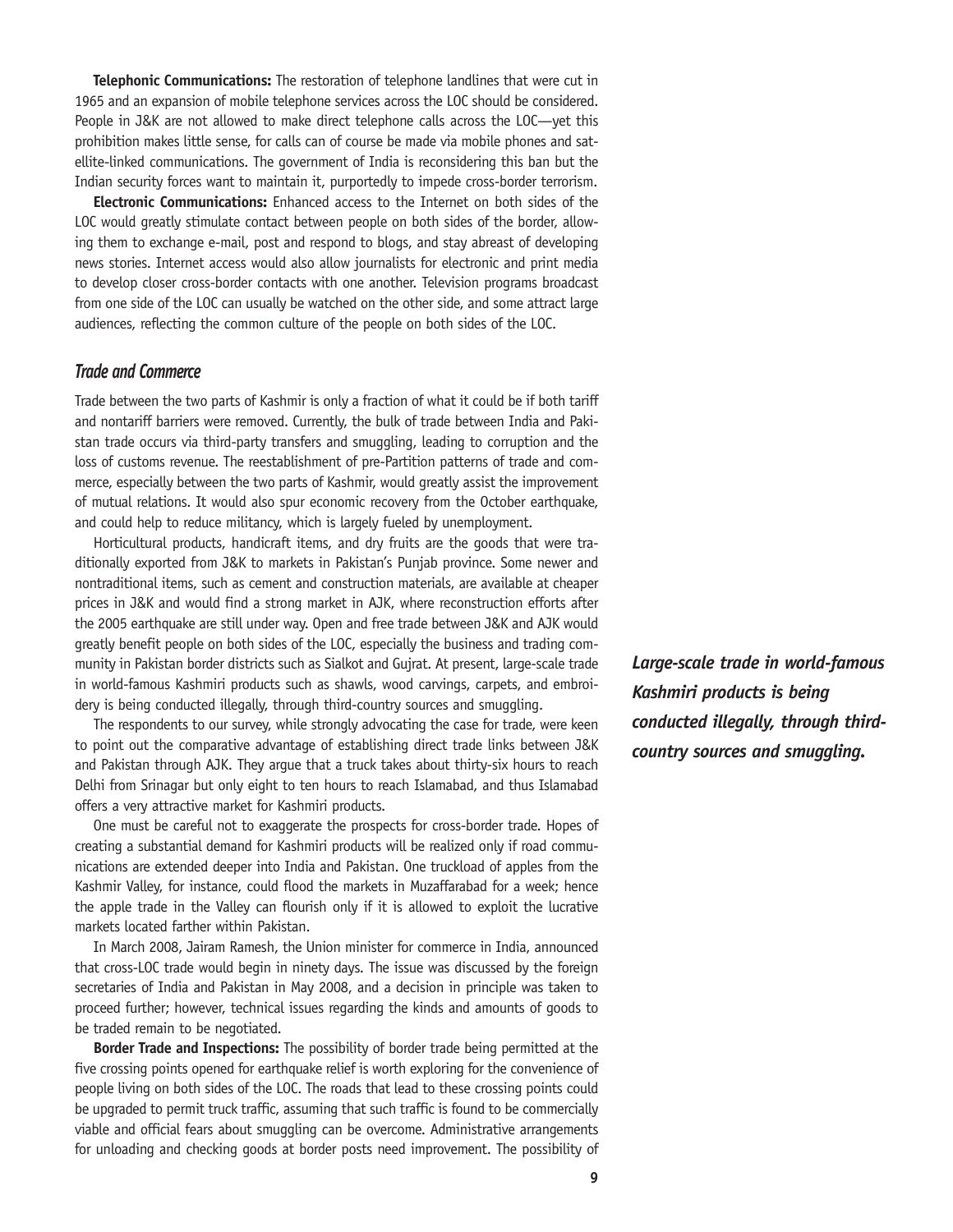identified goods (i.e., goods positively identified by the Indian and Pakistani governments for trade between the two countries) going directly to their ultimate destinations, rather than navigating a web of inhibiting regulations and procedures, merits consideration.

**Bilateral Trade Promotion:** The Working Group Report recommends the establishment of a Joint Consultative Machinery, comprising officials and representatives of commerce and industry from both sides, to promote bilateral trade. Baroness Nicholson's report also stresses the need "to move rapidly to significant volumes of official trade, apart from working out the modalities of road freight," and suggests the "establishment of an integrated market development plan, with several agri-processing units, cold chains, smallsize container services and bonded trucking services" on both sides of the LOC.<sup>6</sup>

Bilateral trade would also be spurred if both countries could agree to establish productspecific trading houses and to open branches of commercial banks on both sides of the LOC. At present, however, this idea has yet to be considered by the two governments. One way to encourage cross-border trade and commerce would be to waive customs duties for several years, thereby creating a free trade area in Kashmir.

**River Transport:** The traditional export route for timber from the Valley before Partition was the Jhelum River, which flows into Pakistan. The possibilities of riverine transportation should be looked at afresh. Cross-LOC cooperation in this area might prove productive, though the river would need considerable de-silting before it could once again carry significant traffic.

**Tourism:** A radical idea for promoting tourism is to enable people to visit Buddhist historical and religious sites in Ladakh, Baltistan, and the Federally Administered Tribal Areas region.

## *Humanitarian Aid and Development*

In the process of making borders irrelevant, a variety of humanitarian measures and steps to promote development could prove helpful.

**Medical Treatment:** Much goodwill could be engendered, as well as much practical help given to people who need it, by allowing people who live on one side of the LOC to receive emergency treatment in hospitals on the other side. Similarly, patients with particular ailments could also be permitted to cross the LOC to visit hospitals that specialize in the treatment of those ailments.

**Demining:** A joint effort could be mounted to locate and remove landmines that have been planted on both sides of the LOC over the years and that take a steady toll of farmers, herders, and livestock.

**Disaster Management:** The two Kashmirs could routinely share information on weather conditions, seismic activity, and flow of water in rivers—information that could help to generate early warnings of floods and other natural disasters. Such cooperation could evolve into a long-term process of monitoring and researching the retreat of glaciers, the incidence of earthquakes, and other environmental concerns.

**Forest Management:** Forest wealth is the common heritage of Kashmir. Cooperation in joint management of forests that lie across the LOC is essential to halt the large-scale illegal felling of trees that takes place with the connivance of civilian officials and security forces. Such cooperation would also enable environmental protection of the delicate ecosystems in Siachen, Saltoro, and other glacier regions.

**Hydropower and Irrigation:** Several projects to share hydropower generated on both sides of the LOC are currently mired in bilateral negotiations whose glacial pace reflects the parlous state of India-Pakistan relations but squanders Kashmir's economic and developmental promise. The linking of electrical grids would be a major step forward in the process of making the LOC irrelevant. So, too, would mutually beneficial irrigation projects that use the waters of the Indus. The much-praised Indus Waters Treaty is in reality a suboptimal arrangement, because it only partitions the rivers of the Indus River basin between India and Pakistan and does not address their joint exploitation. A holis-

*One way to encourage cross-border trade and commerce would be to waive customs duties for several years, thereby creating a free trade area in Kashmir.*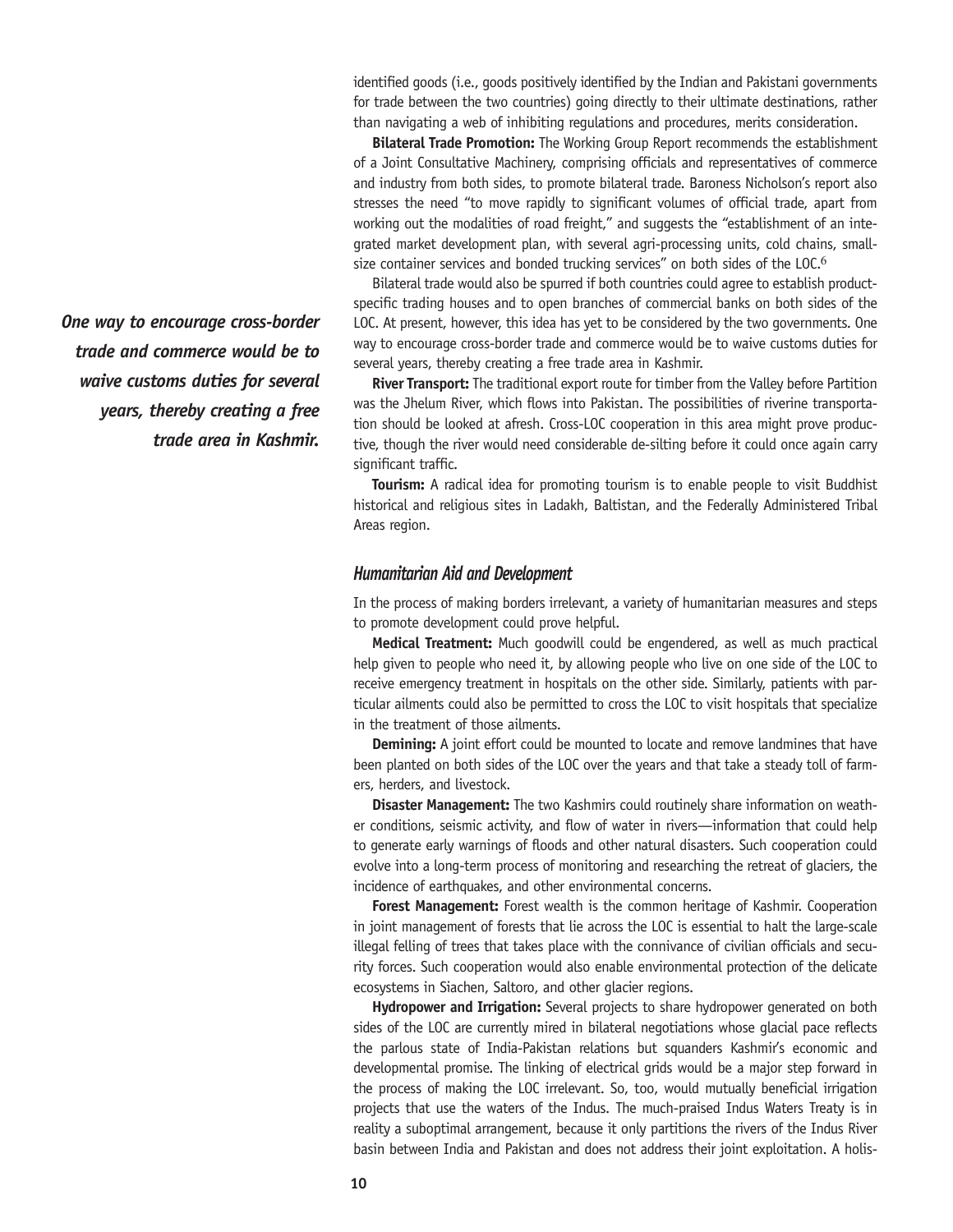tic scheme for interlinking these rivers, developing riverine transport, establishing joint irrigation and power-generation projects, creating new agricultural markets, and extending roads and communications could lead to a comprehensive economic restructuring of the entire river basin. In the meantime, the Himalayan glaciers (the source for the rivers in the Indus basin) continue to retreat, underlining the fact that water resources could become a survival issue for the population in India and Pakistan in the coming years.

### *Governance*

Just as there are many opportunities to promote people-to-people contact, so there is wide scope for enhanced coordination between local government and official institutions, especially regarding public administration, on both sides of the LOC.

**Local Government Consultations:** The Working Group Report suggests establishing a Joint India-Pakistan Parliamentary Committee to foster greater parliamentary exchanges and address issues of common interest in Kashmir. For instance, joint local government working parties could explore trade and tourism issues.

**Combating Terrorism:** A Joint Mechanism on Terrorism met for the first time in March 2007. Its Indian and Pakistani members agreed to exchange specific information to help investigations and prevent violence and terrorism in both countries. In a meeting in June 2008, fresh information was shared by the two countries, and it was agreed that they would "continue to work to identify counter-terrorism measures [and] assist in investigations through exchange of specific information for preventing violence and terrorist acts."<sup>7</sup> Many skeptics predict an early demise for this initiative, but at present the usefulness and longevity of the Joint Mechanism on Terrorism are both difficult to predict.

**Military-Military Programs:** Given that the militaries in India and Pakistan play important political roles and maintain a large presence in the area of the LOC, measures to promote friendly contact between the two militaries would greatly improve the atmosphere. Exchanges of military bands, the staging of sporting events involving military personnel from both countries, and similar measures merit exploration.

## **Liberalization of the Travel Regime**

A close look at one particular aspect of softening the LOC—liberalizing the travel regime—shows the kind of opportunities that exist for pragmatic reforms. Most of these reforms would be modest and piecemeal, but their cumulative impact could be very significant.

The Srinagar-Muzaffarabad bus service, resumed in April 2005, has continued to ply between the two cities despite threats from militants. There is near-unanimous support for the bus service. Many respondents to our survey, especially local journalists who also work for foreign agencies such as Voice of America and the BBC, commented that the bus service between Muzaffarabad and Srinagar has done more than any other measure to change the mindset of people in AJK. The opening of additional crossing points has built upon this positive development. One respondent, who traveled by the first Srinagar-Muzaffarabad bus, which took a very circuitous route, told the interviewer that the opening of the Tertary Note crossing point had reduced his journey from Muzaffarabad to his village in J&K from about nine hundred miles to just over one hundred. There is a strong demand among the local population for the opening of more crossing points.

However, several problems need to be addressed if the bus service is to be made really effective. After the earthquake in October 2005, the two governments had decided to open five more crossing points, but only three were inaugurated and, as of August 2008, only two are functional. For example, the crossing point at Tata Pani (in the Poonch-Kotli sector) is officially open, but no visitor has used this crossing point during the last seven months.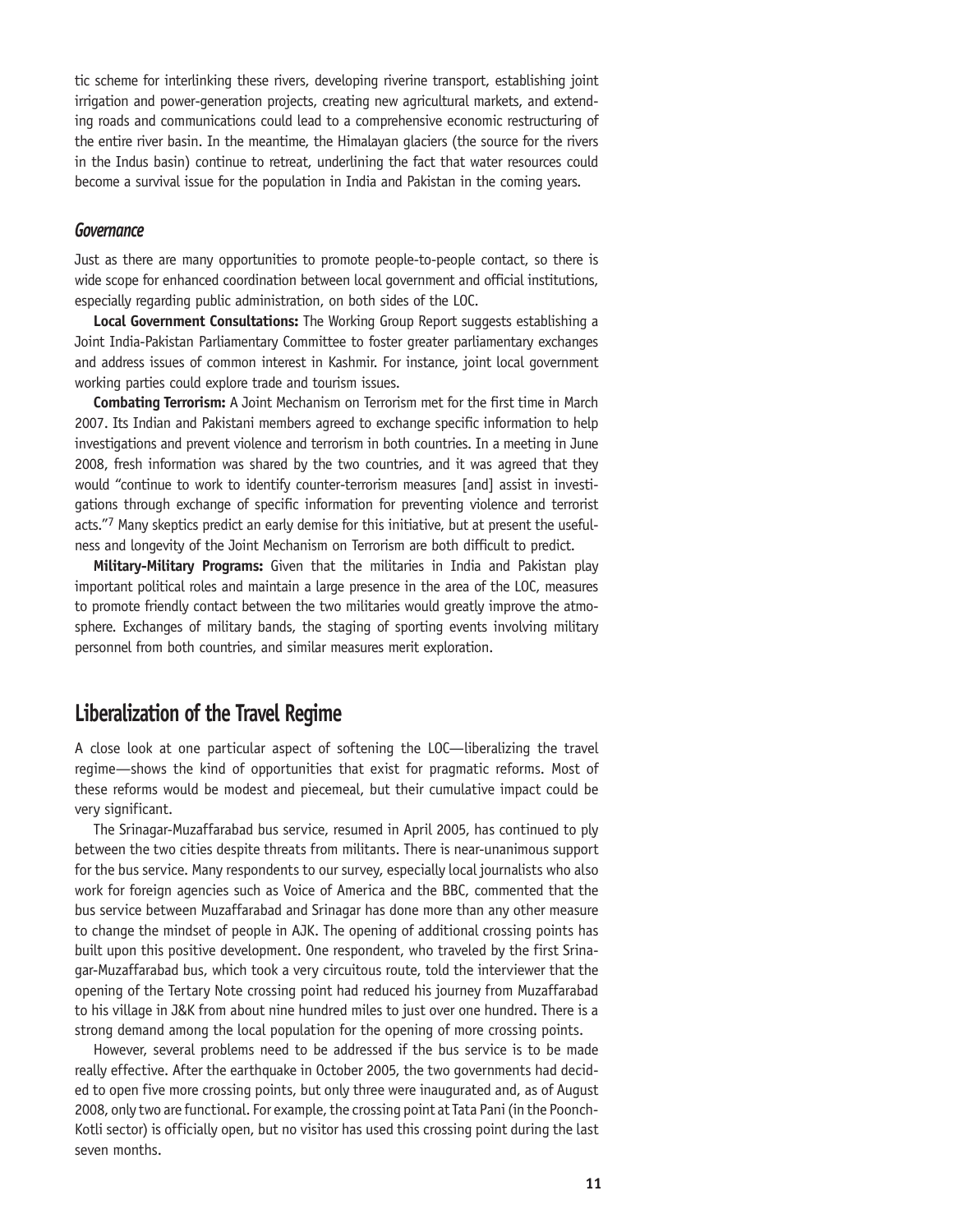The limited number of crossing points is not the only impediment to cross-border travel, nor indeed the primary one. Instead, the administrative and security protocols governing travel across the LOC are largely responsible for limiting movement. The number of passengers traveling on buses remains very low chiefly because of the stringent conditions imposed by Pakistan and India on visitors wishing to obtain travel documents.

In the first place, only members of divided families are permitted to travel. Even among such families, only those having near relatives (i.e., parents or children) on the other side of the LOC are issued travel documents. Visits to more distantly related kin are not allowed. Second, the processing of the applications takes an extraordinarily long time because of highly complex procedures, including close scrutiny by security and intelligence agencies on both sides of the LOC. Many applicants are refused permission. For example, between April 7, 2005, and August 30, 2007, the government of AJK sent a total of 4,114 applications to the government of J&K for clearance to travel to Srinagar through the Chokothi-Uri crossing point, but only 1,254 were approved. Similarly, the government of AJK received a total number of 3,938 applications from the government of J&K for permission to visit AJK using the same bus route, but only 1,070 passengers arrived from Srinagar in AJK. During this period, 6,558 applications were sent to the security agencies for clearance, but travel documents were issued in only 4,114 cases.

The restrictions on travel and the cumbersome and slow-moving application process have dampened Kashmiris' enthusiasm for traveling. If that enthusiasm is to be rekindled, the following pragmatic steps need to be taken.

**Expand Eligibility:** Eligibility to travel should be extended to other categories of travelers such as tourists, persons requiring medical treatment, traders, and even dissident political leaders. As noted earlier, Pakistani government officials are totally prohibited from traveling across the LOC, which conveys a strongly negative message to the local population. Members of Kashmiri families who crossed the LOC from J&K to AJK after the militancy accelerated in the 1990s should—after due scrutiny—also be allowed to visit their relatives or move back to India.

**Simplify Permit Procedures:** One way to simplify and shorten the process of obtaining travel documentation would be to institute a visa system, with each traveler being issued a visa at the border upon production of satisfactory proof of identity and residence. Another alternative would be to institute a system in which any application not decided within a certain amount of time would be deemed to be approved.

Many respondents suggested that the power to issue travel permits should be delegated to the respective state governments and local officials (see below). However, this idea—like the ideas advanced above—will be accepted only if political relations between India and Pakistan improve to the extent that some degree of mutual trust develops.

**Simplify Application Requirements:** Applicants for a travel permit must submit multiple copies of several documents. This procedure is so complex and time consuming that most respondents think it is easier to travel on passports.

Many respondents proposed restoring the procedure used during the 1950s, when proof of state domicile was considered sufficient for issuing travel permits. There was no categorization of applicants, and anybody could cross the LOC (then the Cease-fire Line) to visit close relatives. Other respondents suggested that a local Kashmiri document should be issued to all Kashmiris, and that this document should be sufficient to enable its holder to cross from one side of the border to the other. A small number of respondents also suggested that J&K residents be given dual citizenship, which would enable them to visit the other side without any special travel documents.

**Liberalize Permit Characteristics:** Granting longer-term, multiple-entry permits to traders and businessmen, while exempting them from the obligation to report to the police after entering India or Pakistan, would greatly facilitate trade and commerce across the LOC. Issuing group visas to traders, tourists, and cultural delegations would ease the burden on both sides' bureaucracies. A scheme for issuing travel documents on a priority basis in emergency cases (e.g., for medical reasons or in case of family emergencies) should be instituted on humanitarian grounds.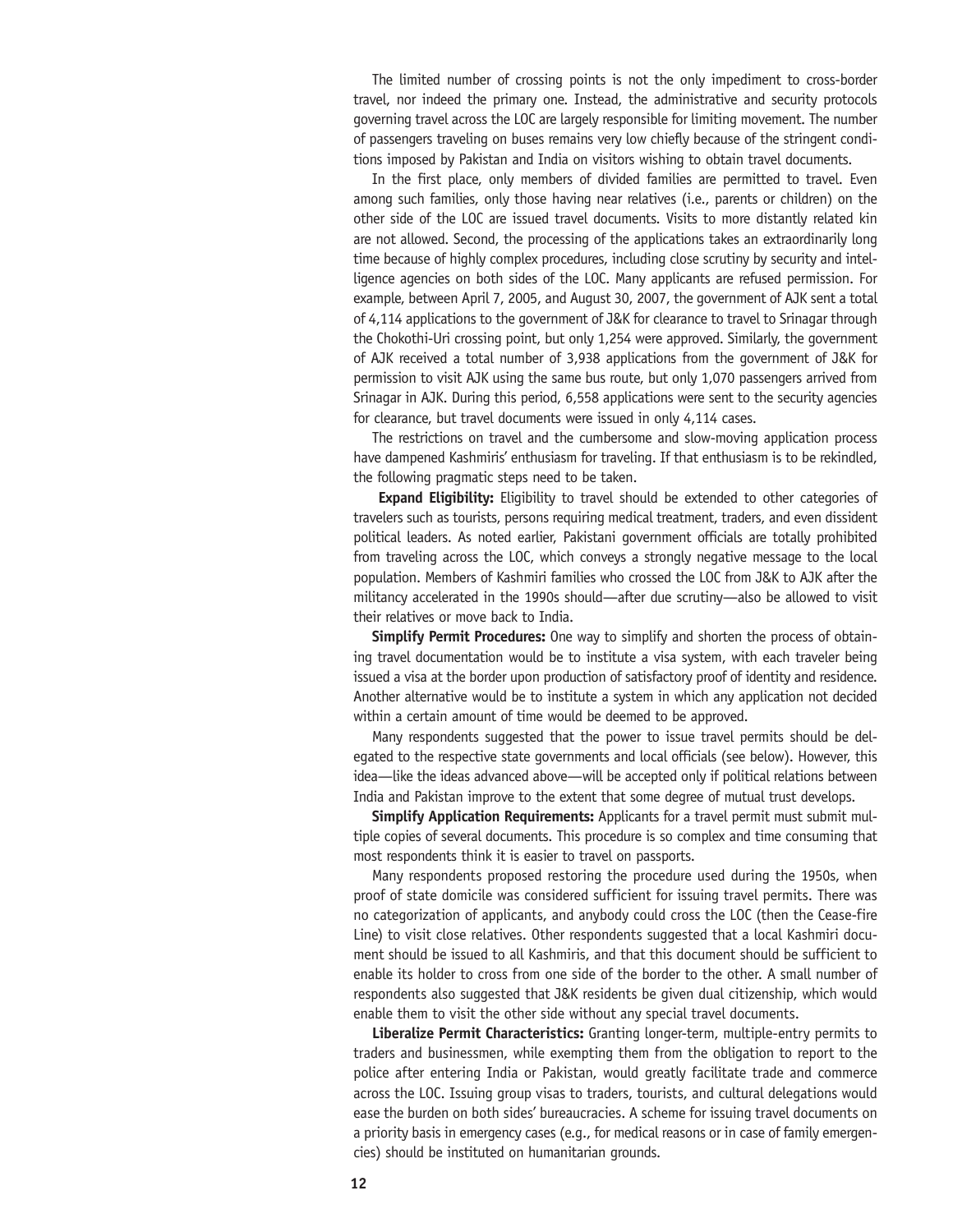**Localize Permit Processing:** Permits normally take three to four months to be processed, because each case has to be cleared by the intelligence and security agencies of the two countries. In some cases, the process can stretch on beyond a year. Such delays and the prospect of intrusive investigations by the intelligence agencies discourage many eligible people from applying.

Respondents said they resented this system and wanted the procedure entrusted to the state authorities, which could handle cases much more quickly. If the state governments were to take charge, they would be able to work directly with one another, which would promote greater understanding and trust between the two parts of Kashmir. These working relationships between the administrations in AJK and J&K could become the basis for cooperation in trade and commerce, and could evolve further into joint efforts to maintain security and combat sabotage and terrorism.

Some respondents to the survey said that they would prefer a system in which visas are issued by local police at border posts, as opposed to the current system of lengthy and elaborate visa applications that are decided by the militaries on both sides.

## **Conclusions**

The conflict in Kashmir is complex and multifaceted. As Praveen Swami, an Indian journalist, has noted, "What we call the Kashmir problem is in fact several problems, for which Jammu and Kashmir is only a stage. Among other things, the problem involves irreconcilable ideas about the basis of nationhood, a crisis of religious and ethnic identity, and the still-far-from-spent forces that led to the partition of India. For jihadi groups and their supporters in Pakistan's establishment, the war in Kashmir is merely part of an evenlarger war, one between Islam and unbelief."8 If Kashmir is to stop being an arena within which these larger battles are fought, the suspicions and tensions that exist within and between the various parts of Kashmir must be addressed and the voice of the Kashmiris on both sides of the LOC must be heard and accorded due weight. As all sides are coming to recognize, the present borders cannot be changed, but they can be made more porous, and a larger measure of self-governance devolved to J&K and AJK.

This report has offered a wide range of recommendations for softening the LOC that presently divides Kashmir. It is important, however, to prioritize these recommendations and to first pursue those short-term measures that have a prospect of immediate success, such as a relaxation in travel arrangements. An incremental approach must be adopted, one that dovetails the introduction of individual measures into the larger process of confidence building between the two countries. A series of initial successes would give momentum to the peace process and set the stage for longer-term measures, such as cross-border development projects. The emphasis has to be on implementing decisions taken, rather than on adding to these decisions.

No steps, whether short term or long term, can be taken until the tensions between India and Pakistan erode. This will not happen suddenly. The reality is that India-Pakistan relations cannot be dramatically improved over the short run, nor can all their outstanding problems be resolved quickly. Unrealistic expectations that progress in making borders irrelevant in Kashmir will be swift and that India-Pakistan relations will rapidly improve could lead to frustrations. Moreover, the task of making borders irrelevant in Kashmir cannot be considered in isolation from ongoing efforts to do the same thing elsewhere along the international border between India and Pakistan (for instance, road and rail links are being reestablished in the Rajasthan area).

Yet while the glacial progress of the peace process to date has disheartened even inveterate optimists, there is reason to believe that a brighter future is within reach. In the first place, the process could certainly be accelerated if the leaderships of the two countries were to summon the necessary political will. In the second place, as noted earlier in this report, the belief has seeped into the governing elites of both India and *As all sides are coming to recognize, the present borders cannot be changed, but they can be made more porous.*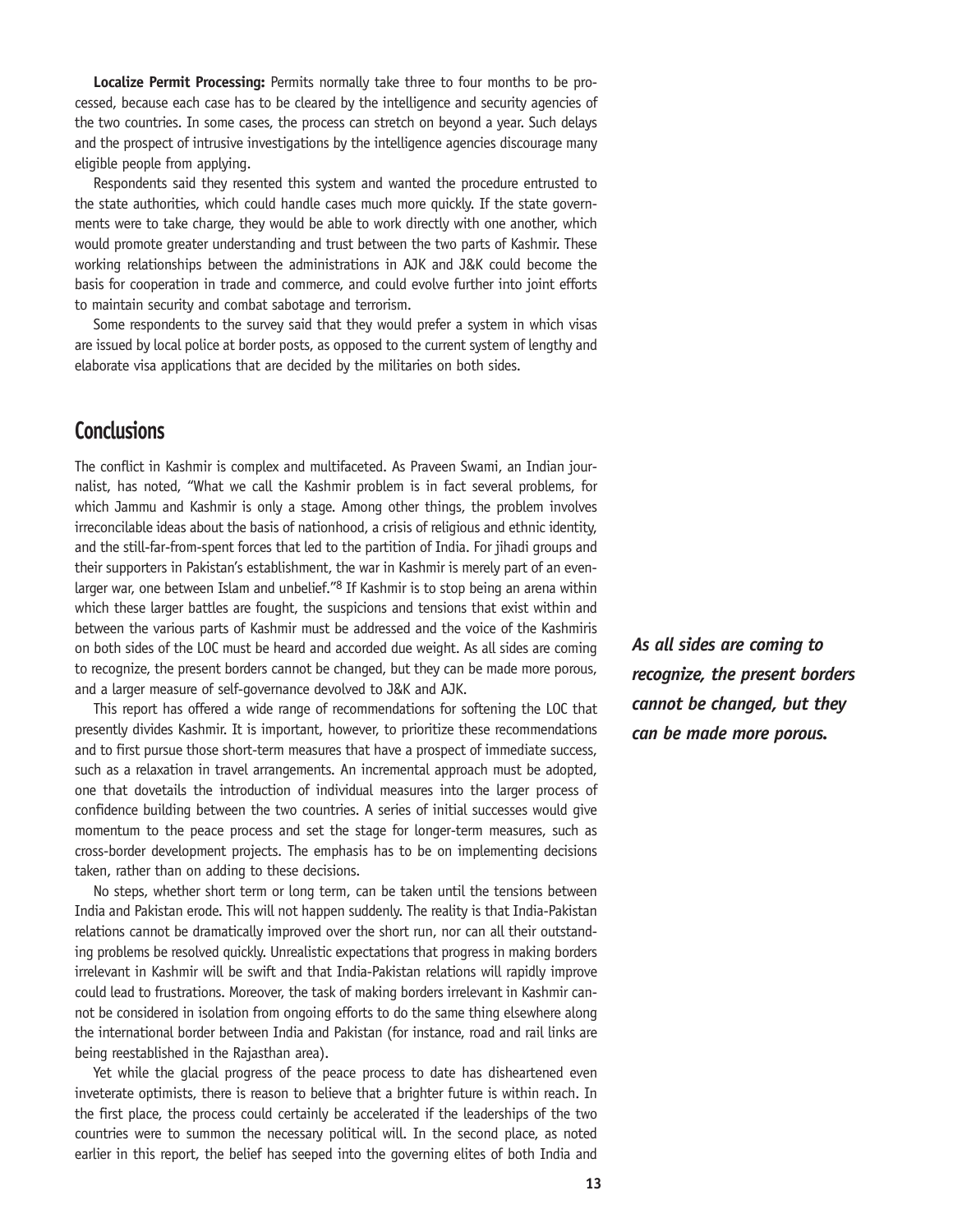*Despite the domestic problems confronting Pakistan, the dialogue aimed at improving India-Pakistan relations and resolving the Kashmir problem has continued.* 

Pakistan that the Kashmir issue can be resolved only by negotiation, not by armed conflict and not by the use of insurgents.

Despite the domestic problems confronting Pakistan since elections in March 2008 brought an uneasy coalition into power, the dialogue aimed at improving India-Pakistan relations and resolving the Kashmir problem has continued on track, including efforts to improve relations across the LOC. The top brass of the Pakistan Army, who will continue to shape Pakistan policy toward Kashmir and India, seem to have realized that the normalization of relations with India is in their own interests. More specifically, the Pakistan Army needs to stabilize the deteriorating situation in the tribal areas along the Pakistan-Afghanistan border; if it were to revive its usual confrontation with India, it would get caught in a two-front conflict. The major opposition parties in Pakistan, except for some Islamic fundamentalist groups, are not opposed to exploring an amicable solution to the Kashmir problem. They are also not in favor of playing the "jihadi card" in Kashmir at a time when fundamentalist militancy has become the target of almost universal disapprobation.

The general political mood in India since the recent elections in Pakistan has been one of cautious optimism tempered with watchfulness regarding Pakistan's unfolding policy toward Kashmir. Initial statements from Pakistan's new government regarding Kashmir and the India-Pakistan peace process were generally supportive; the key issue remains whether the Pakistan Army or the civilian leadership will dominate policymaking on Kashmir and India-Pakistan relations. An increase in border incidents along the LOC and militant attacks within J&K has been noticed but has been attributed to the usual seasonal variations in the level of violence and the proximity of state elections in J&K.

If the political climate in India and Pakistan offers some reason for optimism about the peace process, developments on the international stage are decidedly encouraging. The United States is greatly interested in the success of the peace process overall and in efforts to make borders irrelevant in Kashmir, because renewed confrontation along the LOC would distract both countries, particularly Pakistan, from supporting the U.S.-led war on terror. The United States also now has a physical military presence in Afghanistan and Pakistan. The United States is strengthening its strategic partnership with India and has designated Pakistan as its most-favored non-NATO ally. Both countries, therefore, might well appreciate U.S. facilitation of their peace process and of a resolution of the Kashmir dispute. Washington is generally supportive of the bilateral India-Pakistan peace efforts but has not sought to involve itself in the nitty-gritty of negotiations, and thus has not focused on measures such as making borders irrelevant.

Over the past few years, China's attitude toward India and Pakistan's rivalry and their dispute over Kashmir has changed; where once China favored Pakistan, now it seeks to maintain equidistance from both countries. China's motives for this shift can be found in its need to prevent tensions and instabilities in Kashmir and Afghanistan from spilling over into Tibet and Sinkiang, and in its concern to ensure peace and tranquility on its southern periphery.

Sino-American relations have transformed themselves since the end of the Cold War into a partly collaborative and partly competitive pattern—a pattern that seems likely to crystallize in the evolving international system. For the first time, however, all the major world powers—the United States, China, Russia, Japan, and the European Union—have individual and collective economic and strategic interests in promoting the normalization of India-Pakistan relations. None of them wishes to foment the Kashmir dispute, although they might not find it possible to mediate or promote its resolution. This is, therefore, a propitious time for India and Pakistan to explore the ideas discussed in this report for making borders irrelevant in Kashmir. While international actors can help to maintain a positive climate for the peace process, the main responsibility for making that process succeed rests with India and Pakistan themselves.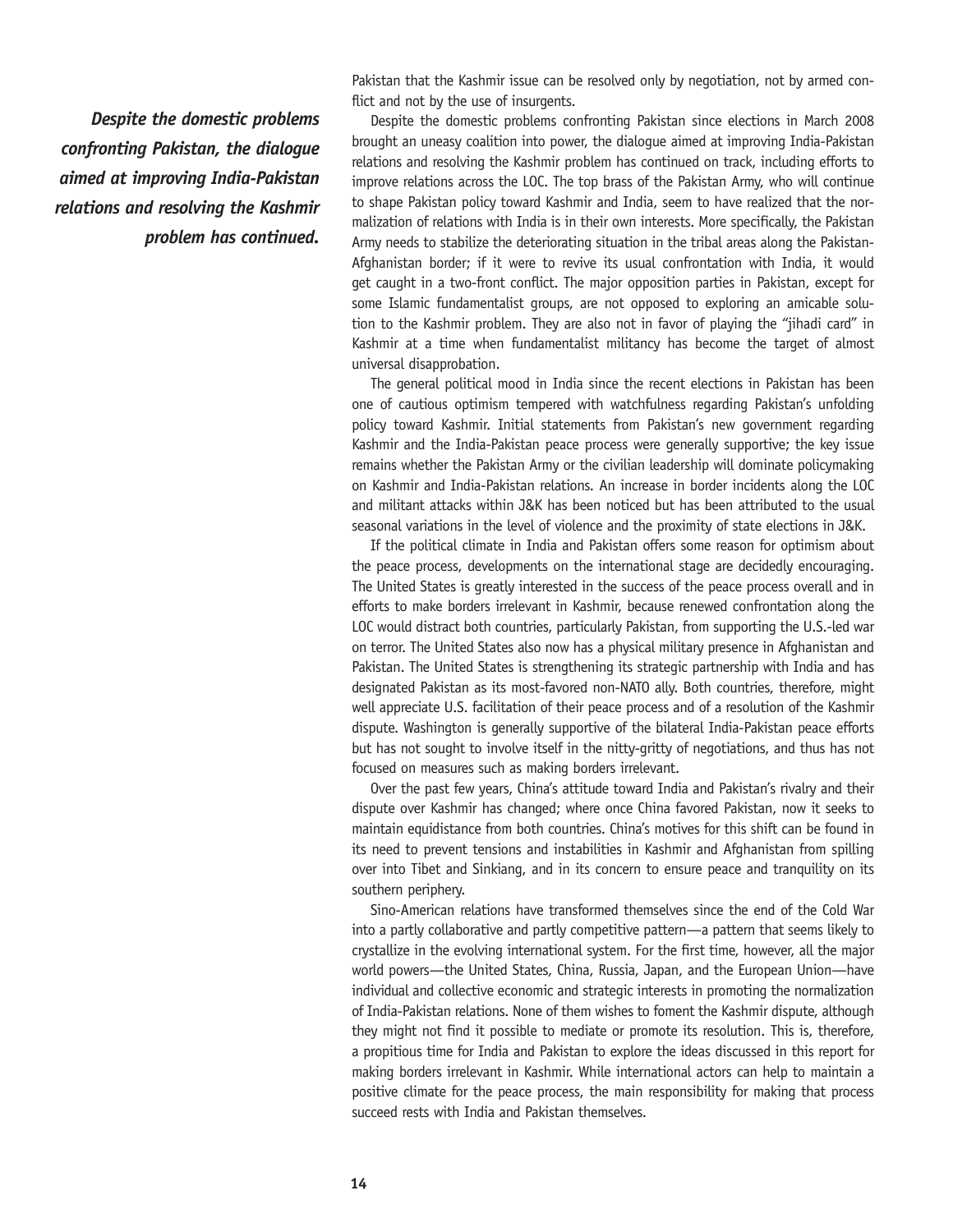# **Notes**

- 1. See "PM Extends 'Hand of Friendship' to Pakistan," *The Hindu*, April 19, 2003.
- 2. See "No Ideal Solution for Kashmir: Kasuri," *Greater Kashmir,* August 17, 2007.
- 3. Government of India, Ministry of Home Affairs, *Annual Report, 2006–07* (New Delhi: Government of India Press, 2007).
- 4. Report of the Working Group constituted by the Government of India, "Strengthening Relations across the Line of Control" (January 2007), http://www.hinduonnet.com/nic/jk/jkreport\_2.pdf.
- 5. The report was overwhelmingly approved by the European Parliament in a resolution on May 24, 2007 (2005/2242) (INI). See http://www.europarl.europa.eu/oeil/resume.jsp?id=5295922&eventId=986330&ba ckToCaller=NO&language=en;and http://www.europarl.europa.eu/sides/getDoc.do?Type=TA&Reference=P6- TA-2007-0214&language=EN.
- 6. A copy of the report (which is currently not available online) is in the authors' files.
- 7. "Joint-Statement of Third Meeting of India-Pakistan on Joint Anti-Terrorism Mechanism," June 24, 2008, Ministry of External Affairs, Government of India, Islamabad, www.meaindia.nic.in.
- 8. Praveen Swami, *Quickstep or Kadam Taal: The Elusive Search for Peace in Jammu and Kashmir,* Special Report no. 133 (Washington, D.C.: United States Institute of Peace, March 2005), 9.